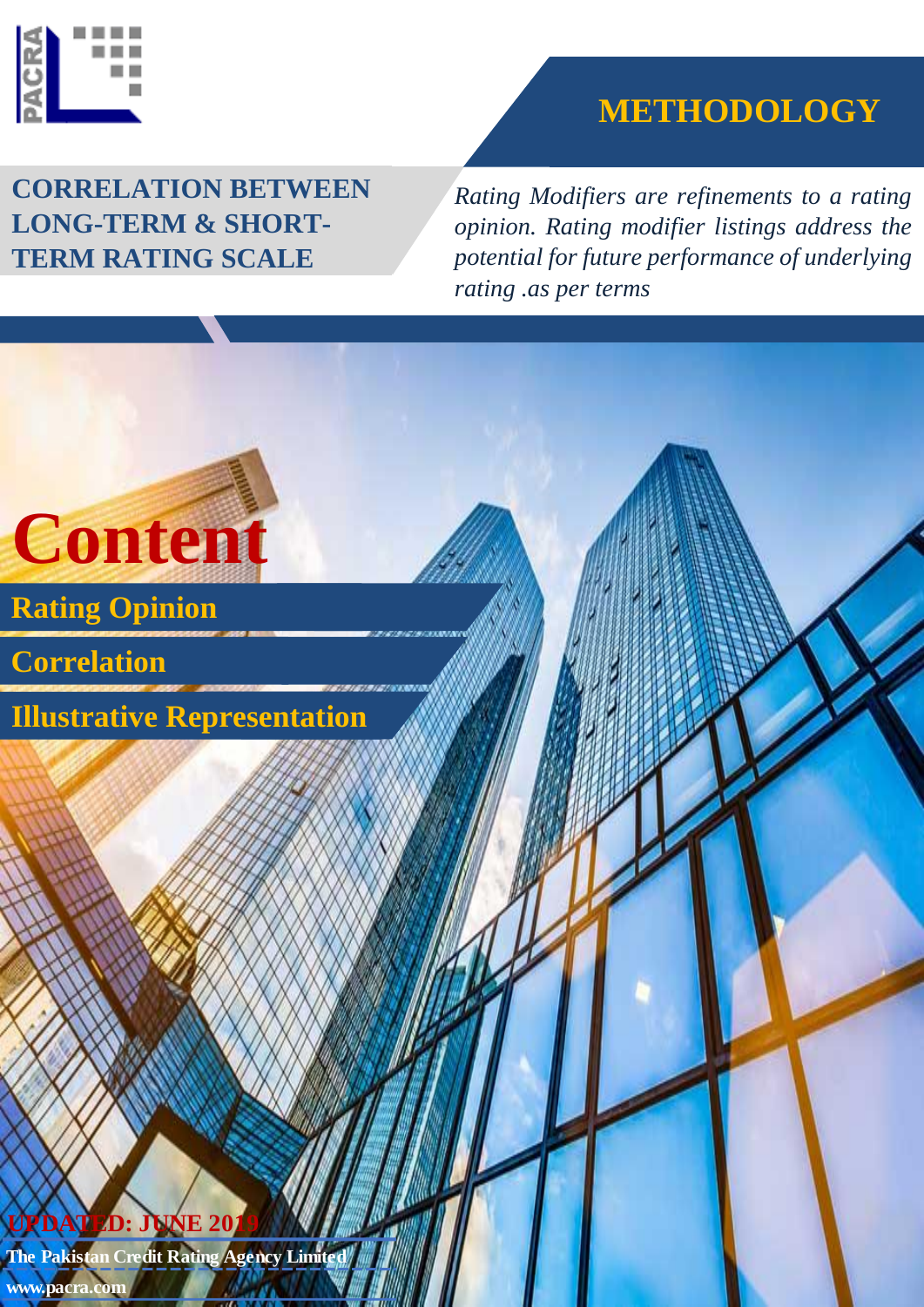

## **1. RATING OPINION**

*A sound financial ecosystem is critical for functioning of any economy. It is defined by interaction of providers of funds - savers, users of funds - borrowers, financial institutions, and regulators. This system ensures smooth flow of funds between savers and borrowers; wherein, financial institutions provide platform for their interaction. Regulatory oversight safeguards the sanctity of this system. Like all systems, financial system has its own set of challenges. The most prominent being "Risk"; the risk that some participant may not be able to meet its commitments. All participants do their best to manage this risk to maximize their return. This is not possible unless we have independent information on this risk. Here comes expertise of rating agencies, providing independent opinion on credit risk. Flow of funds is only possible when the provider of funds has confidence that user of funds will be able to return these in a timely manner and as committed. Ratings help build this confidence. A higher rating means higher likelihood of timely repayment compared to a low rating. Our ratings are forward-looking and reflect our expectations for future financial and operating performance. However, historical results are helpful in understanding patterns and trends of a company's performance as well as for peer comparisons.*

**1.1** Ratings reflect forward-looking opinion on creditworthiness of underlying entity or instrument. The primary factor being captured on the rating scale is relative likelihood of default.

- **1.2** PACRA expresses its opinion in terms of:
	- The long-term rating: A long-term rating denotes vulnerability to default on a medium-to long term horizon (> 12 months). Hence, the primary rating considerations for evolving a long-term rating are factors that have high impact on long-term sustainability of underlying entity / issuer.
	- $\div$  ii. The short-term rating (where applicable): A short-term rating is an opinion on the shortterm vulnerability to default for obligations coming due within 12-months' time. Hence, the primary rating considerations for evolving a short-term rating are factors that can materially alter credit quality in the short-term. A key factor for determining short-term ratings is liquidity position of an entity / issuer.

**1.3** PACRA's long-term credit ratings range from Triple A (AAA), reflecting the highest credit quality, to Single C (C) denoting imminent default. The addition of plus "+" and minus "-" provides a way to create relative distinctions within rating categories that range from Double A (AA) to Single B (B) category. The Triple A (AAA) and Triple CCC to Single C (CCC – C) categories have no plus "+" or minus "-" attached to it.

**1.4** PACRA rates entities / issuers on a short-term rating scale from A One (A1) to Single C (C). Within the A1 category, it can be designated with a plus sign  $(+)$ . This denotes the highest capacity for timely repayment, whereas, "C" captures the likelihood of an inadequate capacity to ensure timely repayment.

**1.5** PACRA has a single category (D) to denote obligations that are currently in default. PACRA assigns a "D" to capture an event of default (For further details, refer to PACRA default recognition policy "What is Default" on www.pacra.com).

## **2. CORRELATION BETWEEN LONG TERM AND SHORT TERM OPINION**

**2.1** Long-term and short-term ratings are linked to each other. Although Long term opinion is evolved first and then annexed with supporting short term scale. Two different Long terms ratings may carry the same short term rating. This is due to the reason that there are fewer short-term rating grades, each short-term rating corresponds to a band of long-term ratings. For instance, the "A1" short-term rating corresponds to the long-term ratings band from "AA" to "A-" and assigned separately. The rating matrix for long term and short term rating is indicative and designed for illustration purposes only and facilitates understanding. There may be cases when the relationship may not hold.